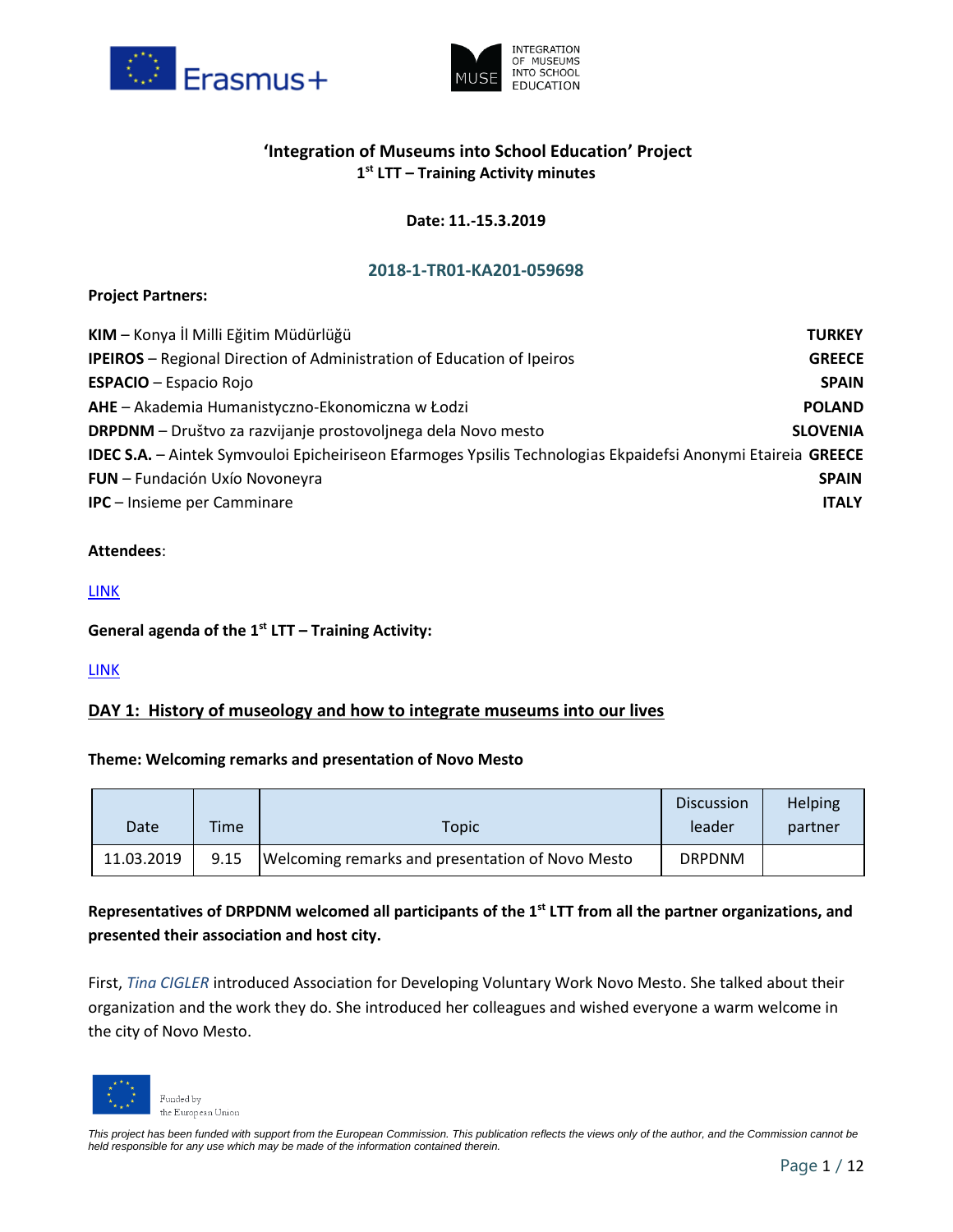



#### **Theme: Presentation of the project MuseSchool and pretest**

|            |      |                                                    | <b>Discussion</b> | Helping |
|------------|------|----------------------------------------------------|-------------------|---------|
| Date       | Time | Topic                                              | leader            | partner |
| 11.03.2019 | 9.30 | Presentation of the project MuseSchool and pretest | KIM               |         |

## **Representative of the project leader presented the project MuseSchool to all the participants of the 1st LTT.**

*Ibrahim AYDIN* introduced the project MuseSchool to all the participants of the 1<sup>st</sup> LTT in Novo Mesto. He talked about the objectives and aims of the project. He explained the tasks and responsibilities of the project partners and participating teachers.

#### [PRESENTATION FILE](https://drive.google.com/file/d/1MwGnmQ_vZeEalXbSN229nJEtQTSOOLbJ/view)

Participants were asked to shortly introduce themselves and each of them stated their name, country of origin and their occupation. After introductions, participants filled out a pretest which will help us measure gained skills, knowledge and experience of each participant before and after the  $1<sup>st</sup>$  LTT event. [PRETEST](https://drive.google.com/file/d/1ADJ8bW1LtSxEzMsFQreGe8pZT879T-9q/view)

#### **Theme: Presentation about museums and the history of museology**

|            |             |                                                     | <b>Discussion</b> | <b>Helping</b> |
|------------|-------------|-----------------------------------------------------|-------------------|----------------|
| Date       | <b>Time</b> | Topic                                               | leader            | partner        |
| 11.03.2019 | 10.00       | Presentation about museums and history of museology | <b>DRPDNM</b>     |                |

#### **An expert in the field presented the topic of museums and the history of museology.**

*Verena VIDRIH PERKO* is an expert in the field of museology. She spoke about the evolution of museums and the importance of museology. She talked about the first museums and their changing role through time. Participants also learned about different types of museums and their importance for society. [PRESENTATION FILE](https://drive.google.com/file/d/1mA3WYgdiwV8M2AnAGyfYTQTmhZZCvpeL/view)

#### **Theme: Workshop about museums in our daily life**

|            |       |                                          | <b>Discussion</b> | <b>Helping</b> |
|------------|-------|------------------------------------------|-------------------|----------------|
| Date       | Time  | Topic                                    | leader            | partner        |
| 11.03.2019 | 11.45 | Workshop about museums in our daily life | <b>DRPDNM</b>     | all partners   |

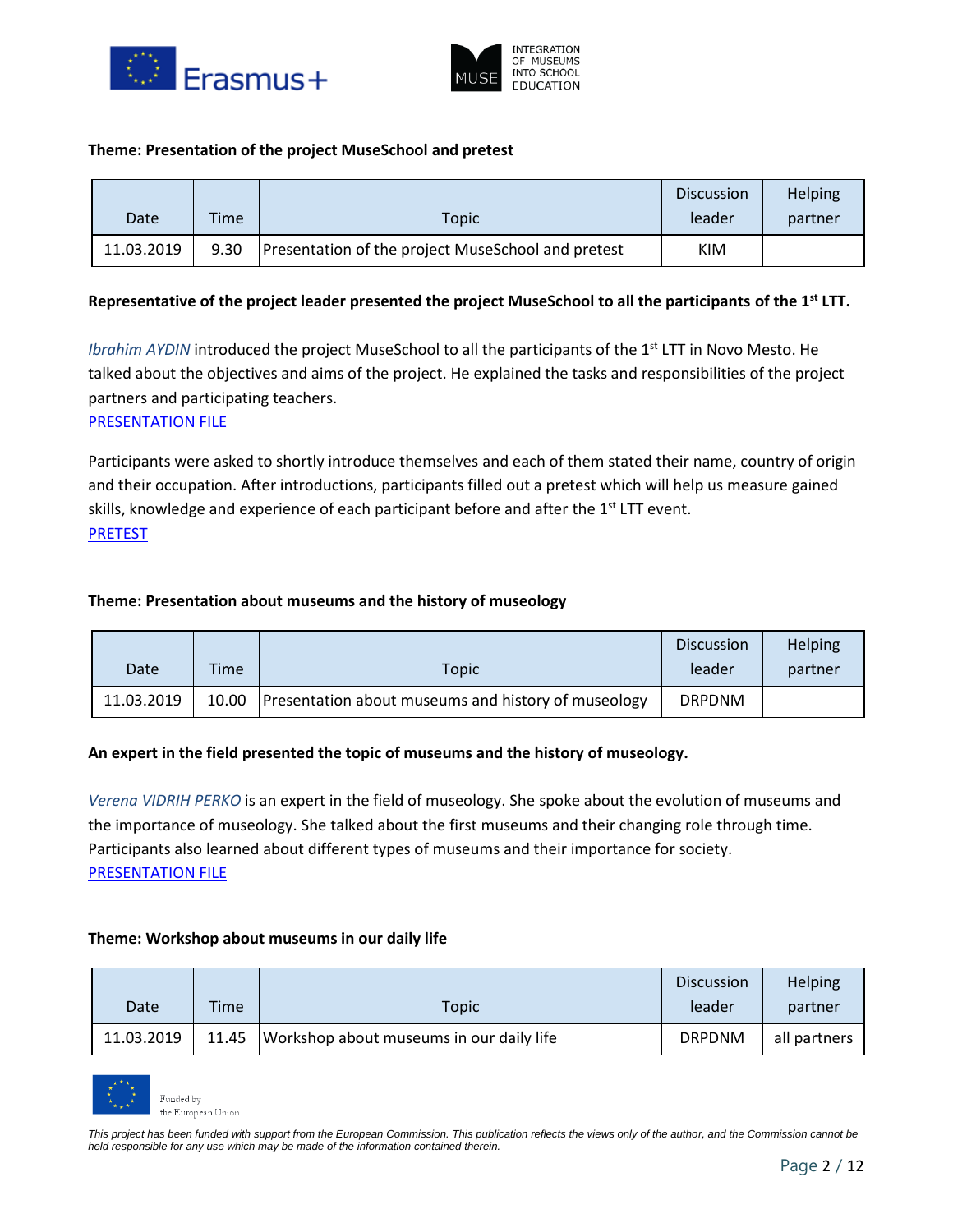



## **Workshop/group discussion about museums in our daily life.**

Participants were divided into three groups. Each group received a topic for their debate and a set of questions to start the discussion. The three topics were: "Museums and I", "Attracting young visitors" and "The future of museums". At the end of the workshop, each group presented the general findings of their debate to all the participants of the LTT.

[WORKSHOP](https://drive.google.com/file/d/1Hm-XBC5jIWSHmbm0GPt9y258aAmIqkyp/view) FILE

## **Theme: Presentation of the Museum of Dolenjska NM educational department and practical workshop**

| Date       | Time  | Topic                                               | <b>Discussion</b><br>leader | <b>Helping</b><br>partner |
|------------|-------|-----------------------------------------------------|-----------------------------|---------------------------|
|            |       | Presentation of the Museum of Dolenjska educational |                             |                           |
| 11.03.2019 | 14.00 | department and practical workshop                   | <b>DRPDNM</b>               |                           |

## **Educational department of the Museum of Dolenjska is very active in their work with schools.**

*Lavra FABJAN* presented the work Museum of Dolenjska does with kindergartens, primary and secondary schools. She spoke about the different programmes and activities the museum offers and organizes for them. She presented their methodologies and different materials they use. Participants of the LTT also visited the museum's classroom where they were able to make an ornamental situlae picture, just like the school children do when they visit the museum.

[PRESENTATION FILE](https://drive.google.com/file/d/14DEss7BzdN7Sh5Cg6XdD4jwVVxRem1Px/view) // [ARTICLE](https://drive.google.com/file/d/1PyR_H6lLfraWcLCm-r9Q6JQ4AooSSswQ/view)

## **DAY 2: Creating museums and their role in education**

#### **Theme: Presentation of the daily programme**

| Date       | <b>Time</b> | Topic                               | <b>Discussion</b><br>leader | Helping<br>partner |
|------------|-------------|-------------------------------------|-----------------------------|--------------------|
| 12.03.2019 | 9.00        | Presentation of the daily programme | <b>DRPDNM</b>               |                    |

#### **Welcoming remarks and the presentation of the daily programme.**

The hosts of the 1<sup>st</sup> LTT introduced the daily programme and explained the activities for the day.

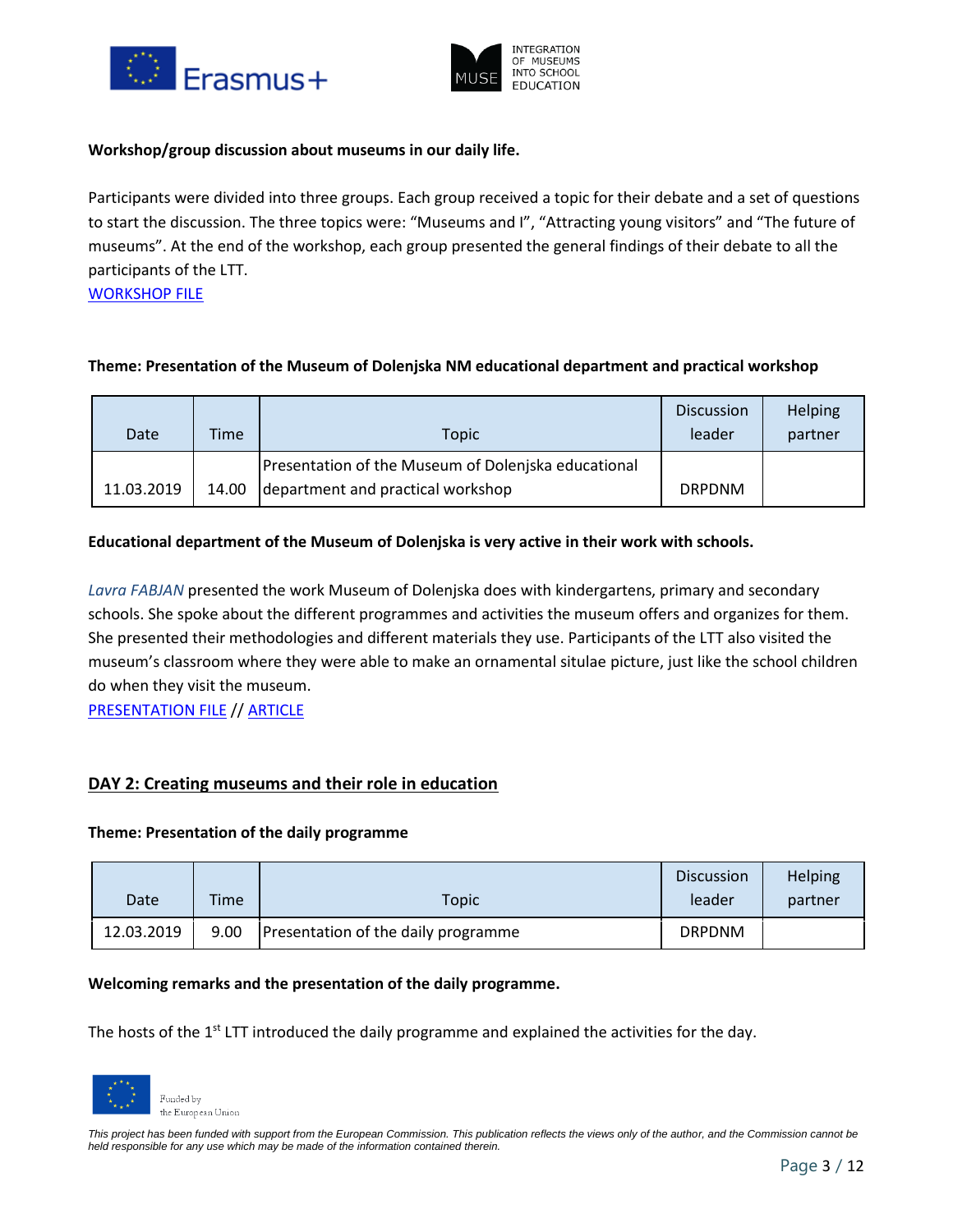



#### **Theme: Presentation about implementing lessons in museum environment**

| Date       | Time | Topic                                                                   | <b>Discussion</b><br>leader | Helping<br>partner |
|------------|------|-------------------------------------------------------------------------|-----------------------------|--------------------|
| 12.03.2019 | 9.10 | Presentation about implementing lessons in museum<br><i>environment</i> | KIM                         |                    |

## **Representatives of the project leader presented the topic of implementing lessons in museum environment.**

*Nurhan AÇIKBAŞ* and *Halil KINALI* prepared a presentation for the LTT participants about implementing lessons in museum environment. They talked about preparation phases that should be implemented when planning a museum visit, during the museum visit and after the museum visit.

[PRESENTATION FILE](https://drive.google.com/file/d/18_rNngHJExP2dbFgU_ywy_WovfQIjMjQ/view)

## **Theme: Questionnaire before the museum visit**

|            |      |                                       | <b>Discussion</b> | <b>Helping</b> |
|------------|------|---------------------------------------|-------------------|----------------|
| Date       | Time | <b>Topic</b>                          | leader            | partner        |
| 12.03.2019 | 9.40 | Questionnaire before the museum visit | IPC               |                |

#### **LTT trainer prepared a questionnaire for the participants to fill in before the museum visit.**

Representative of the project partner IPC, *Tiziano CAUDULLO*, prepared a questionnaire for the LTT participants to fill in before the museum visit. Participants were able to express their expectations before observing an educational programme in the museum environment in practice. He also showed a video about preparing the school students for a museum visit.

[QUESTIONNAIRE](https://drive.google.com/file/d/1SPNDotX30dwBq9zcH5VAfgv2jF9DD9ys/view) // [VIDEO](https://drive.google.com/file/d/14hmtPTnI7I52fAPXu6iShmqqyQvPF_uI/view)

#### **Theme: Visiting the museum to observe their educational programme in practice**

| Date       | Time  | Topic                                                                     | <b>Discussion</b><br>leader | Helping<br>partner |
|------------|-------|---------------------------------------------------------------------------|-----------------------------|--------------------|
| 12.03.2019 | 10.20 | Visiting the museum to observe their educational<br>programme in practice | <b>DRPDNM</b>               |                    |

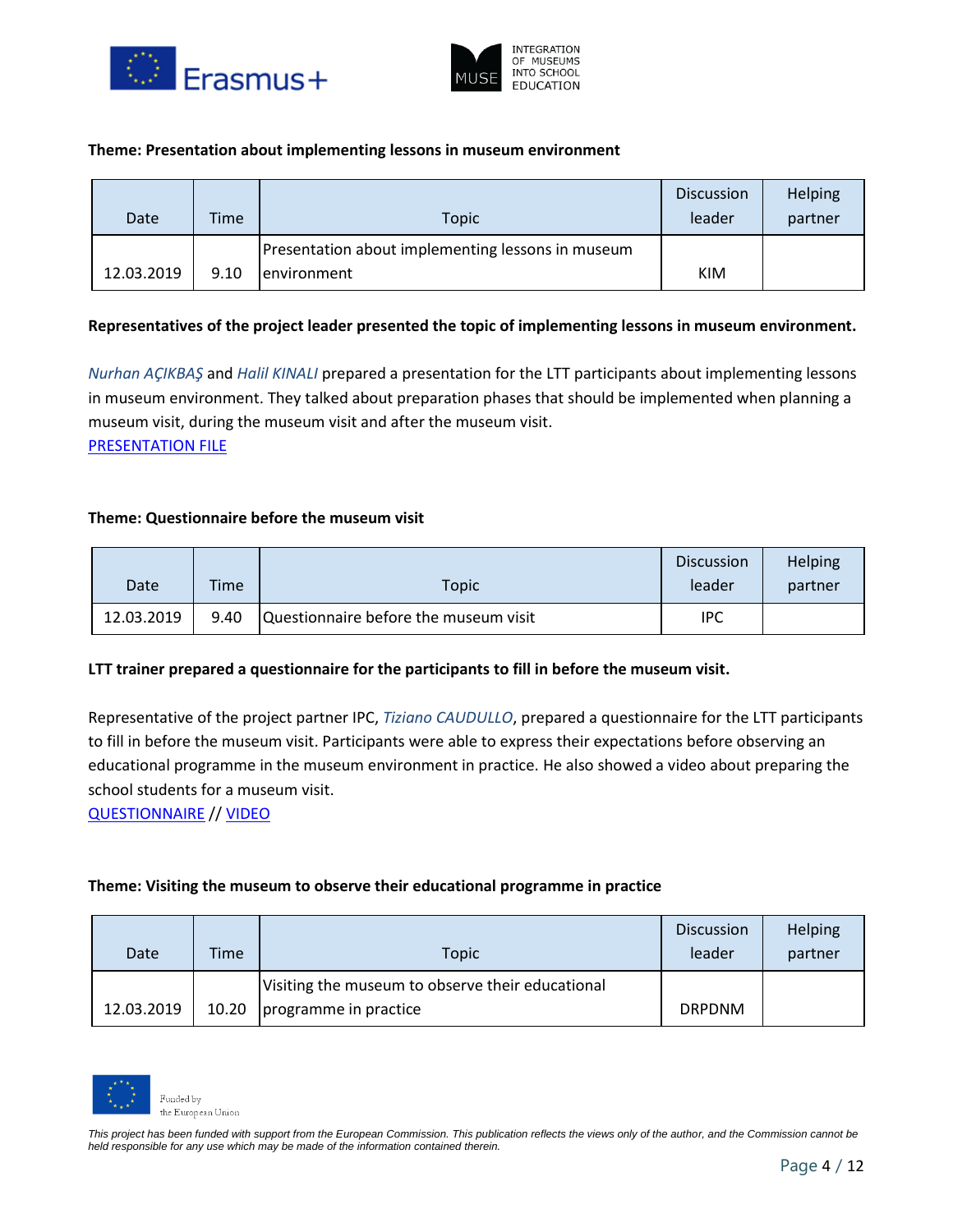



## **Visiting the Museum of Dolenjska and observing their educational programme for older kids in practice.**

LTT participants visited the Museum of Dolenjska where they were able to observe their work with school children in practice. A class of kids aged 12 years visited the museum and participated in their educational activities. The children watched a video about the archeological history of the Dolenjska region, they were given a guided tour of the museum's archeological exhibit and they participated in a workshop where they made a replica of a necklace they saw in the exhibit.

#### **Theme: Questionnaire after the museum visit**

|            |      |                                            | <b>Discussion</b> | <b>Helping</b> |
|------------|------|--------------------------------------------|-------------------|----------------|
| Date       | Time | Topic                                      | leader            | partner        |
| 12.03.2019 |      | 11.45 Questionnaire after the museum visit | IPC               |                |

## **LTT trainer prepared a questionnaire for the participants to fill in after the museum visit.**

Representative of the project partner IPC, *Tiziano CAUDULLO*, prepared a questionnaire for the LTT participants to fill in after the museum visit. Participants were able to express their thoughts about the educational lesson they witnessed and talk about what they liked or didn't like, and what they would do differently. **[QUESTIONNAIRE](https://drive.google.com/file/d/18uNwoXbfZ3QMY7mAzTD-w-8Og1Pn4PiR/view)** 

## **Theme: Presentation about museums and education - Roles and learning processes**

| Date       | Time | Topic                                                | <b>Discussion</b><br>leader | <b>Helping</b><br>partner |
|------------|------|------------------------------------------------------|-----------------------------|---------------------------|
|            |      | Presentation about museums and education - Roles and |                             |                           |
| 12.03.2019 |      | 14.15   learning processes                           | IPC                         |                           |

#### **Museums can play an important role in school education and learning processes.**

*Tiziano CAUDULLO* presented the topic on museums and education. He talked about the roles and learning processes. He talked about his experience as a museum expert. He offered his views on the topic of reasons for creating museums and their importance for education. He also filmed a video interview with other museum educators where they talked about their role in the education process. [PRESENTATION FILE](https://drive.google.com/file/d/168TW5VrEu3kznwa6Oq8R8E6-nueJD8KW/view) // [VIDEO](https://drive.google.com/file/d/1CrOluv8kR4tgfZvUIDfW854cqsZY7_o6/view)

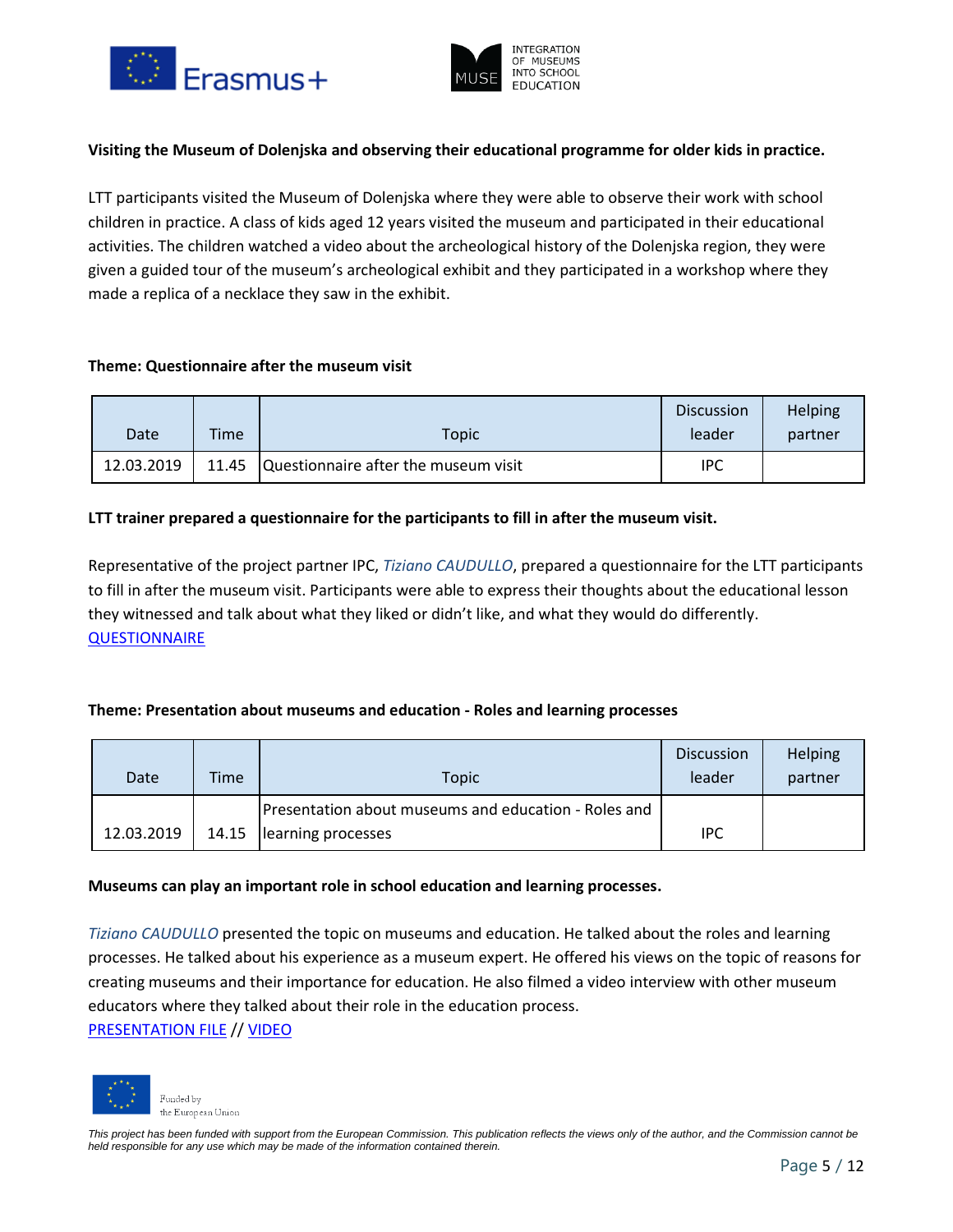



#### **Theme: Meeting of the steering committee**

|            |       |                                   | <b>Discussion</b> | Helping      |
|------------|-------|-----------------------------------|-------------------|--------------|
| Date       | Time  | Topic                             | leader            | partner      |
| 12.03.2019 | 16.00 | Meeting of the steering committee |                   | all partners |

#### **Project partners had a steering committee meeting.**

Representatives of the project partners gathered for a steering committee meeting where they discussed the further development of the project activities and shared responsibilities. The discussion was focused on the preparation of the 2<sup>nd</sup> LTT activity in Greece at the beginning of May.

## **DAY 3: Selection of materials**

#### **Theme: Visiting the museum to observe their educational programme in practice**

| Date       | Time | <b>Topic</b>                                                              | <b>Discussion</b><br>leader | Helping<br>partner |
|------------|------|---------------------------------------------------------------------------|-----------------------------|--------------------|
| 13.03.2019 | 9.00 | Visiting the museum to observe their educational<br>programme in practice | <b>DRPDNM</b>               |                    |

#### **Visiting the Museum of Dolenjska and observing their educational programme for younger kids in practice.**

LTT participants visited the Museum of Dolenjska where they were able to observe their work with school children in practice. A class of kids aged 7 years visited the museum and participated in their educational activities. The children listened and actively participated in story telling of the history of the Dolenjska region, they were given a short tour of the museum's archeological exhibit and they participated in two workshops. First they played in the archeological sandbox where they were searching for the beads of a necklace. In the second workshop, they made a replica of a necklace they saw in the exhibit.

#### **Theme: Group discussion about the two museum visits**

|            |             |                                              | <b>Discussion</b> | <b>Helping</b> |
|------------|-------------|----------------------------------------------|-------------------|----------------|
| Date       | <b>Time</b> | Topic                                        | leader            | partner        |
| 13.03.2019 | 10.40       | Group discussion about the two museum visits |                   | all partners   |

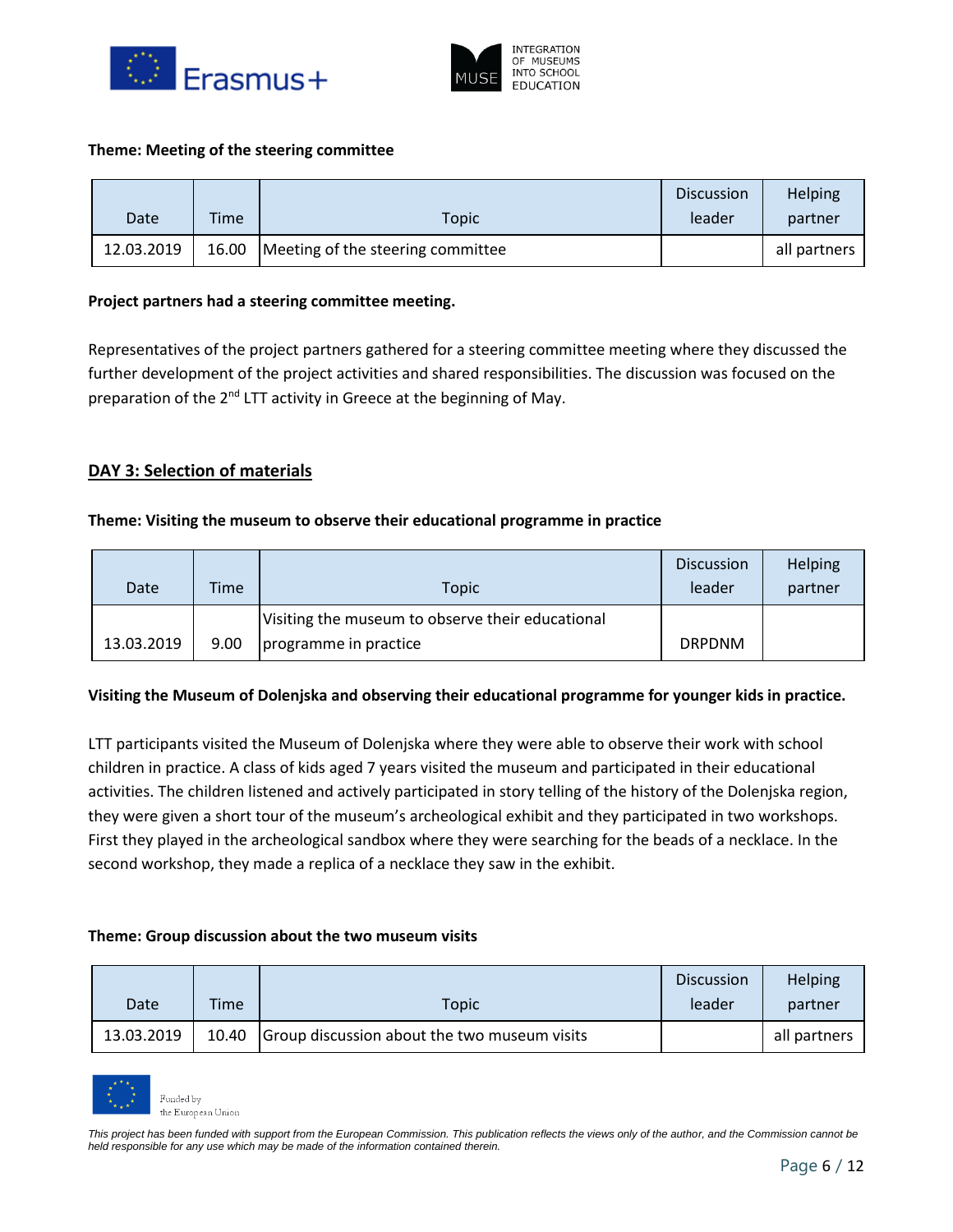



## **Group discussion about the two museum visits and use of materials for different age groups.**

LTT participants were able to express their thoughts about the two educational lessons they witnessed in the museum, about selecting, adapting and using different materials for different age groups. They talked about what they liked or did not like, and what they would do differently.

## **Theme: Presentation about Espacio Rojo - Critical thinking and creativity**

| Date       | Time | <b>Topic</b>                                                                                             | <b>Discussion</b><br>leader   | Helping<br>partner |
|------------|------|----------------------------------------------------------------------------------------------------------|-------------------------------|--------------------|
| 13.03.2019 |      | Presentation about Espacio Rojo - Critical thinking and<br>11.35   creativity, using different materials | <b>ESPACIO</b><br><b>ROJO</b> |                    |

## **LTT trainer prepared a presentation about using different materials, about creativity and critical thinking.**

Representative of the project partner ESPACIO ROJO, *Alberto VÁZQUEZ*, prepared a presentation about his organization and the work they do. He talked about critical thinking and creativity in museums. He explained his methodology when working with children on different projects, about using different materials and techniques. He talked about his experience as a museum expert. He offered his views on the topic of selection of materials and their importance in the learning process.

[PRESENTATION FILE](https://drive.google.com/file/d/1TUt93-QmFvDc20RGyiDKeborg20-DMCP/view)

## **Theme: Case study and group discussion - Art it Sounds project**

| Date       | Time  | Topic                                                                      | <b>Discussion</b><br>leader   | Helping<br>partner |
|------------|-------|----------------------------------------------------------------------------|-------------------------------|--------------------|
| 13.03.2019 | 14.15 | Case study and group discussion: Heritage Sound - Art it<br>Sounds project | <b>ESPACIO</b><br><b>ROJO</b> |                    |
|            |       |                                                                            |                               |                    |

#### **LTT trainer prepared a case study of the project Heritage Sound: Art it Sounds.**

*Alberto VÁZQUEZ* prepared a case study of the project Heritage Sound: Art it Sounds. He talked about different aspects of using all senses when observing artwork. He explained the methodology, the work process and objectives of the project. Case study was followed by a group discussion on the topic of selection of materials and different aspects of observing an artwork (creative and critical thinking, human connection, senses, etc). [PRESENTATION FILE](https://drive.google.com/file/d/1taIzEX5IoYR3CC-Fpb4bs-1PFBKFGy0Z/view)

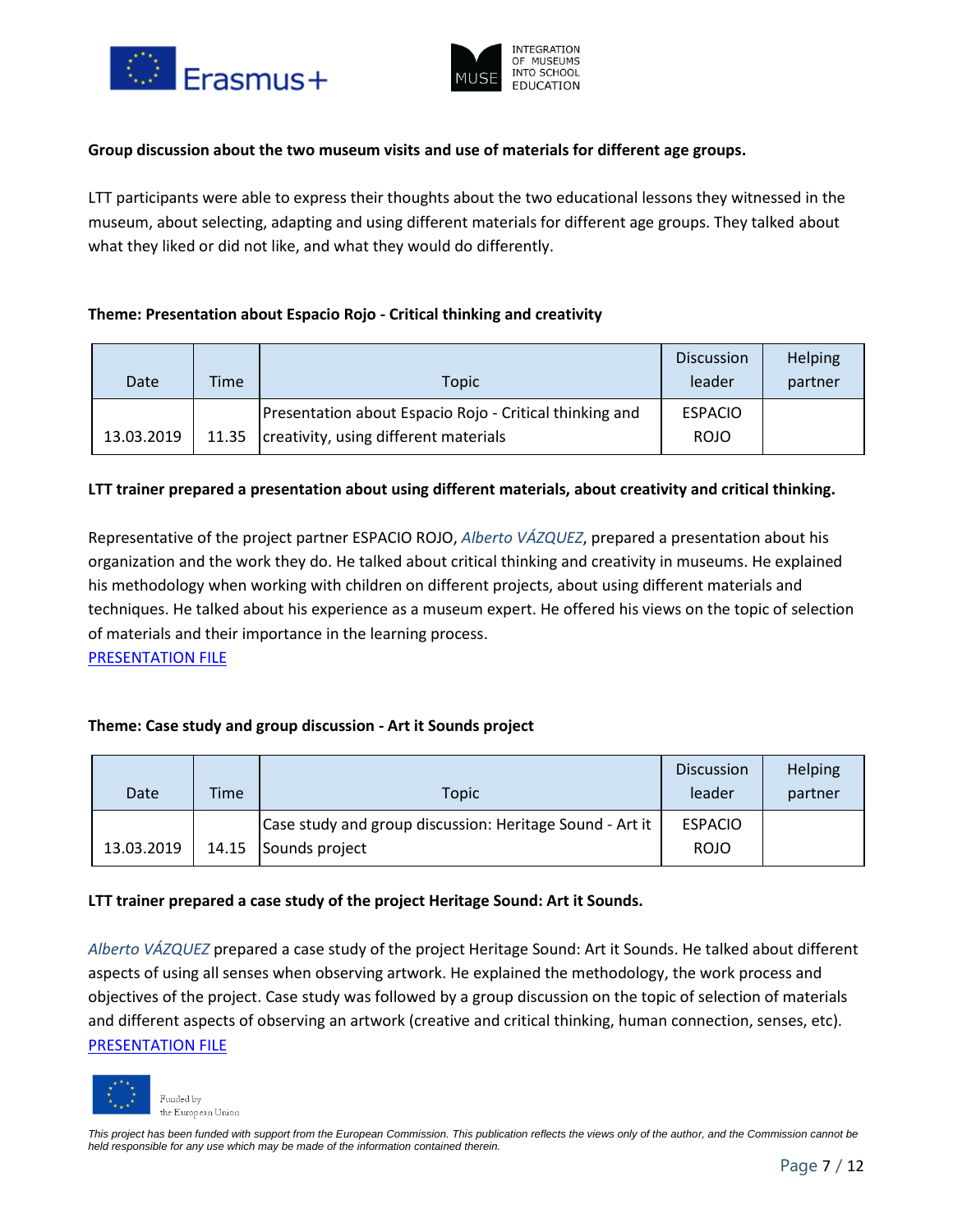



## **DAY 4: Importance of museums for non-formal education**

#### **Theme: Presentation of the daily programme**

| Date       | Time | <b>Topic</b>                        | <b>Discussion</b><br>leader | <b>Helping</b><br>partner |
|------------|------|-------------------------------------|-----------------------------|---------------------------|
| 14.03.2019 | 9.00 | Presentation of the daily programme | <b>DRPDNM</b>               |                           |

## **Welcoming remarks and the presentation of the daily programme.**

The hosts of the 1<sup>st</sup> LTT introduced the daily programme and explained the activities for the day.

## **Theme: Presentation about new museology and the importance of non-formal education**

| Date       | <b>Time</b> | Topic                            | <b>Discussion</b><br>leader | <b>Helping</b><br>partner |
|------------|-------------|----------------------------------|-----------------------------|---------------------------|
| 14.03.2019 | 9.10        | Presentation about new museology | <b>FUN</b>                  |                           |

#### **LTT trainer prepared a presentation about new museology and the importance of non-formal education.**

Representative of the project partner FUN, *Miguel Anxo LÓPEZ ARIAS*, talked about new museology and the importance of non-formal education. The LTT participants watched two videos about different school systems and non-formal education in Europe and how that influences children, their education and life in general. [VIDEO](https://drive.google.com/file/d/1322qNmPbCi0sUfKDR7CMrR3cZBZimi4M/view) // [VIDEO](https://drive.google.com/file/d/10Gb5R4sUQPa09pGkdlbywFKoB2jJ_Wgs/view)

#### **Theme: Group discussion about non-formal education**

|            |       |                                             | <b>Discussion</b> | <b>Helping</b> |
|------------|-------|---------------------------------------------|-------------------|----------------|
| Date       | Time  | Topic                                       | leader            | partner        |
| 14.03.2019 | 10.10 | Group discussion about non-formal education | <b>FUN</b>        |                |

#### **LTT trainer started a group discussion about using museums for non-formal education.**

*Miguel Anxo LÓPEZ ARIAS* prepared for the LTT participants a questionnaire to start a group discussion about using museums for non-formal education. Participants were able to express their thoughts about the topic and

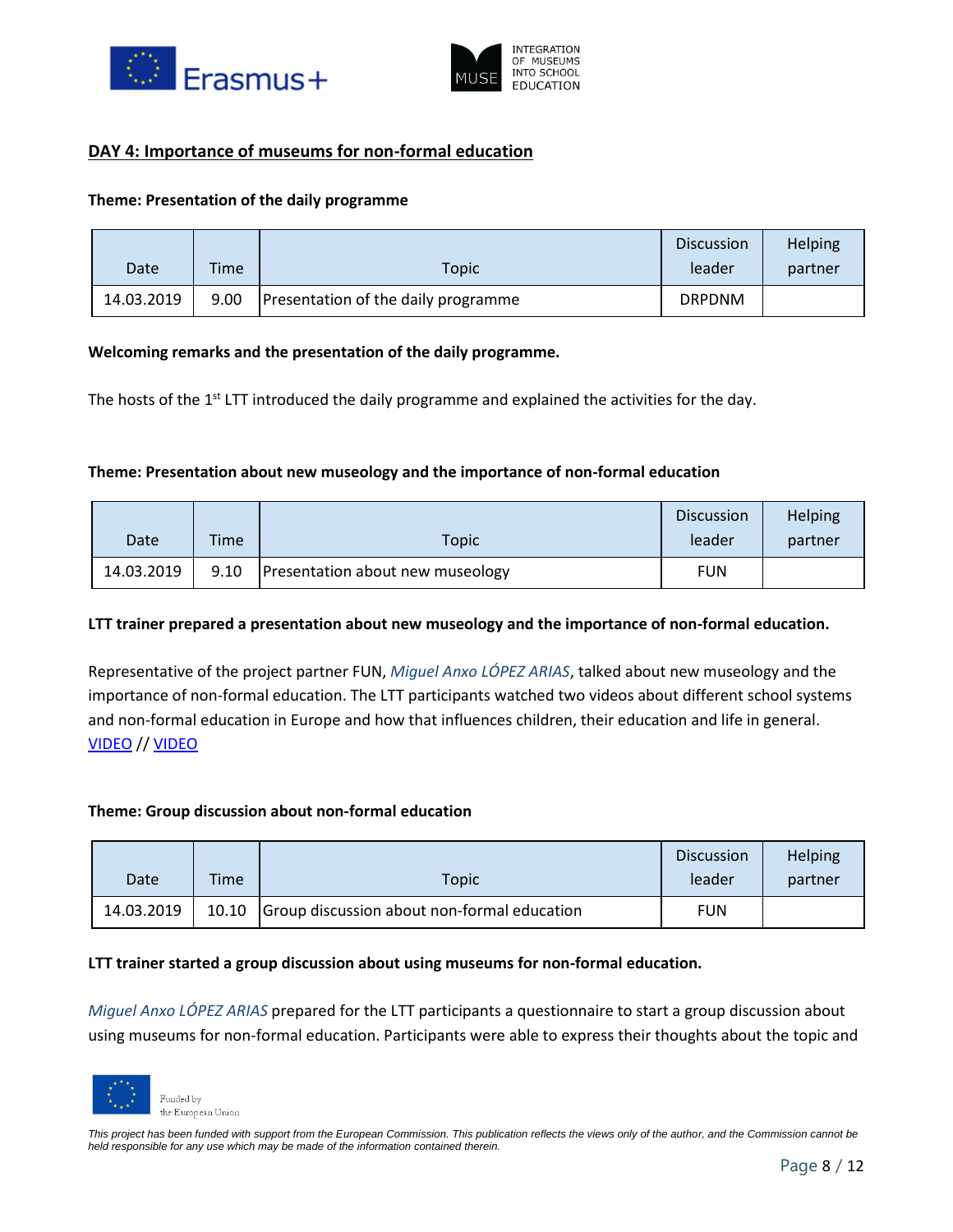



talk about different aspects of educational systems in their respective countries. Everyone was able to share their views on the topic of non-formal education, how important it is and how to best integrate it into our daily lives.

**[QUESTIONNAIRE](https://drive.google.com/file/d/1fVYi5NzWAqP6_aqYGG6oS0DOzQY3YjYa/view)** 

## **Theme: Case study and group discussion - Anima iTablet's project**

| Date       | Time | Topic                                                          | <b>Discussion</b><br>leader | <b>Helping</b><br>partner |
|------------|------|----------------------------------------------------------------|-----------------------------|---------------------------|
|            |      |                                                                | <b>ESPACIO</b>              |                           |
| 14.03.2019 |      | 11.25 Case study and group discussion: Anima iTablet's project | <b>ROJO</b>                 |                           |

## **LTT trainer prepared a case study of the Anima iTablet's project.**

*Alberto VÁZQUEZ* prepared a case study of the Anima iTablet's project that ran in 3 different museums in Spain. He explained the methodology, the work process and objectives of the project. He talked about the tasks that the students were given and how they had to work together to solve them. Team work is very important and the tasks have to be directly relevant to the classroom work. Case study was followed by a group discussion on the topic of using museums for non-formal education.

[PRESENTATION FILE](https://drive.google.com/file/d/1RObdG-77y3bPv4C2R1yMnaGpz4D6byJ6/view)

## **Theme: Visiting indoor and outdoor museums in the Dolenjska region (Mirna Peč, Pleterje, Otočec)**

| Date       | <b>Time</b> | Topic                                                                                   | <b>Discussion</b><br>leader | Helping<br>partner |
|------------|-------------|-----------------------------------------------------------------------------------------|-----------------------------|--------------------|
| 14.03.2019 | 14.00       | Visiting indoor and outdoor museums in the Dolenjska<br>region (Mirna Peč and Pleterje) | <b>DRPDNM</b>               |                    |

## **LTT participants visited different indoor and outdoor museums in the Dolenjska region.**

First, the LTT participants visited the Lojze Slak Museum in Mirna Peč. It is a new museum that was opened in November of 2018. It uses modern technologies to present the life and work of a famous Slovene traditional musician. Visitors are able to watch and listen to his music, play his instruments, as well as sing and record a video of his most famous song "V dolini tihi". Part of the museum is also dedicated to customs and handcrafts of the region, especially beekeeping.

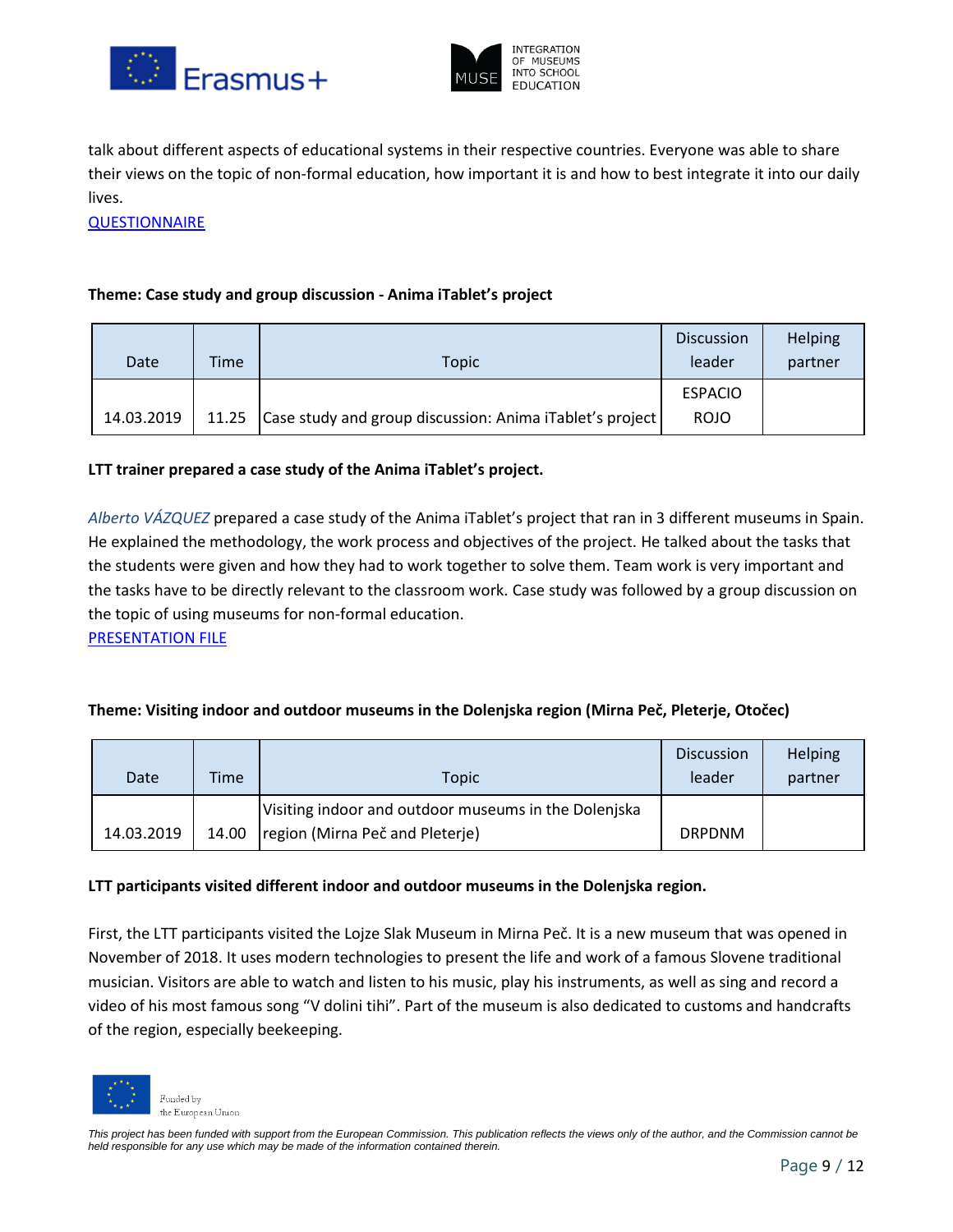



Second museum participants visited is Pleterje, which consists of a catholic monastery and an outdoor museum dedicated to farm life of the past. The monastery is not open to visitors, however it is possible to visit the old gothic church and watch the multivisual programme about the Chartrehouse's history and the everyday life of Carthusians. The open-air museum is located just next to the Pleterje monastery. In a pleasant meadow there are many old farm buildings that were typical of Šentjernej in the 19<sup>th</sup> century. Visitors are able to see typical farming homesteads and outbuildings as well as outhouses and live farm animals. The Kegljevič house represents the centre of the museum with its black kitchen from 1833 that was transferred from the nearby village of Ostrog.

## **DAY 5: Importance of museums as a learning space**

## **Theme: Presentation of the daily programme**

|            |             |                                     | <b>Discussion</b> | <b>Helping</b> |
|------------|-------------|-------------------------------------|-------------------|----------------|
| Date       | <b>Time</b> | Topic                               | leader            | partner        |
| 15.03.2019 | 9.00        | Presentation of the daily programme | <b>DRPDNM</b>     |                |

## **Welcoming remarks and the presentation of the daily programme.**

The hosts of the 1<sup>st</sup> LTT introduced the daily programme and explained the activities for the day.

#### **Theme: Presentation about Fundación Uxío Novoneyra - Another kind of museum**

| Date       | Time | Topic                                                                  | <b>Discussion</b><br>leader | Helping<br>partner |
|------------|------|------------------------------------------------------------------------|-----------------------------|--------------------|
| 15.03.2019 | 9.10 | Presentation about Fundación Uxío Novoneyra: Another<br>kind of museum | <b>FUN</b>                  |                    |

#### **LTT trainer prepared a presentation about Fundación Uxío Novoneyra and a museum as a learning space.**

*Miguel Anxo LÓPEZ ARIAS* prepared a presentation about his organization, which represents a new kind of a museum. He talked about his experience as a museum expert, especially about using museums as a learning space. He presented the work they do and everything they offer their visitors. He expressed his views on the importance of museums as a learning space.

[PRESENTATION FILE](https://drive.google.com/file/d/1qa_YhEGFJPw-TqUk0EDIpOyE3jDddxvX/view)

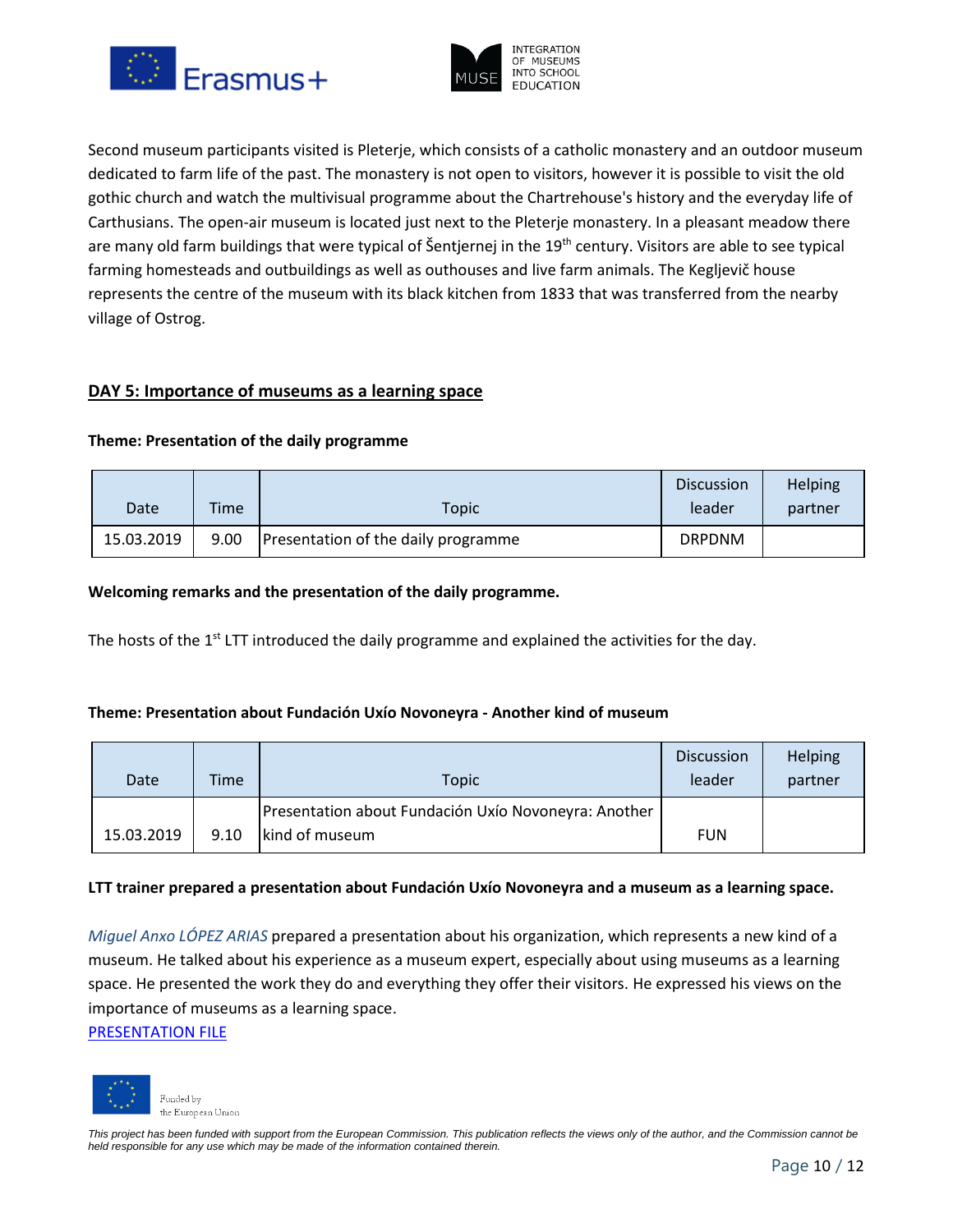



#### **Theme: Group discussion about museums as a learning space**

| Date       | Time  | Topic                                              | <b>Discussion</b><br>leader | <b>Helping</b><br>partner |
|------------|-------|----------------------------------------------------|-----------------------------|---------------------------|
| 15.03.2019 | 10.25 | Group discussion about museums as a learning space | <b>FUN</b>                  |                           |

#### **LTT trainer prepared questions for a group discussion about museums as a learning space.**

*Miguel Anxo LÓPEZ ARIAS* prepared a set of questions to start a discussion on the topic of museums as a learning space. LTT participants were divided into five groups and were asked to discuss the relevant topic among themselves. At the end, each group presented the general findings of their debate to all the participants of the LTT.

**[QUESTIONNAIRE](https://drive.google.com/file/d/1lcZGzlzUwxXLNFTTTb9-cs24smqujKGp/view)** 

## **Theme: Further development of the project activities and evaluation**

| Date       | Time  | Topic                                                    | <b>Discussion</b><br>leader | Helping<br>partner |
|------------|-------|----------------------------------------------------------|-----------------------------|--------------------|
|            |       | Further development of the project activities – posttest |                             |                    |
| 15.03.2019 | 11.55 | and general evaluation                                   |                             | all partners       |

## **Participants of the 1st LTT discussed the further development of the project activities.**

All the participants of the 1<sup>st</sup> LTT discussed the further development of the project activities. Discussion was focused on the preparation of the 2<sup>nd</sup> LTT activity in Greece at the beginning of May. Participants defined their objectives, expectations and responsibilities for the Greece training. After the discussion, participants filled out a posttest which will help us measure gained skills, knowledge and experience after the 1<sup>st</sup> LTT event. They also filled out a general evaluation about the training activity as a whole.

[POSTTEST](https://drive.google.com/file/d/15hpZGjEnyDIrf_AL_0zNjk7lJR3r3m3u/view) /[/ EVALUATION](https://drive.google.com/file/d/1t7-Xho2bbdd3VN1cyMcdZMRgYyTMZpex/view)

## **Theme: Closing of the MuseSchool 1st LTT activities**

|            |      |                                                         | <b>Discussion</b> | Helping      |
|------------|------|---------------------------------------------------------|-------------------|--------------|
| Date       | Time | Topic                                                   | leader            | partner      |
| 15.03.2019 |      | 13.00 Closing of the MuseSchool $1^{st}$ LTT activities |                   | all partners |